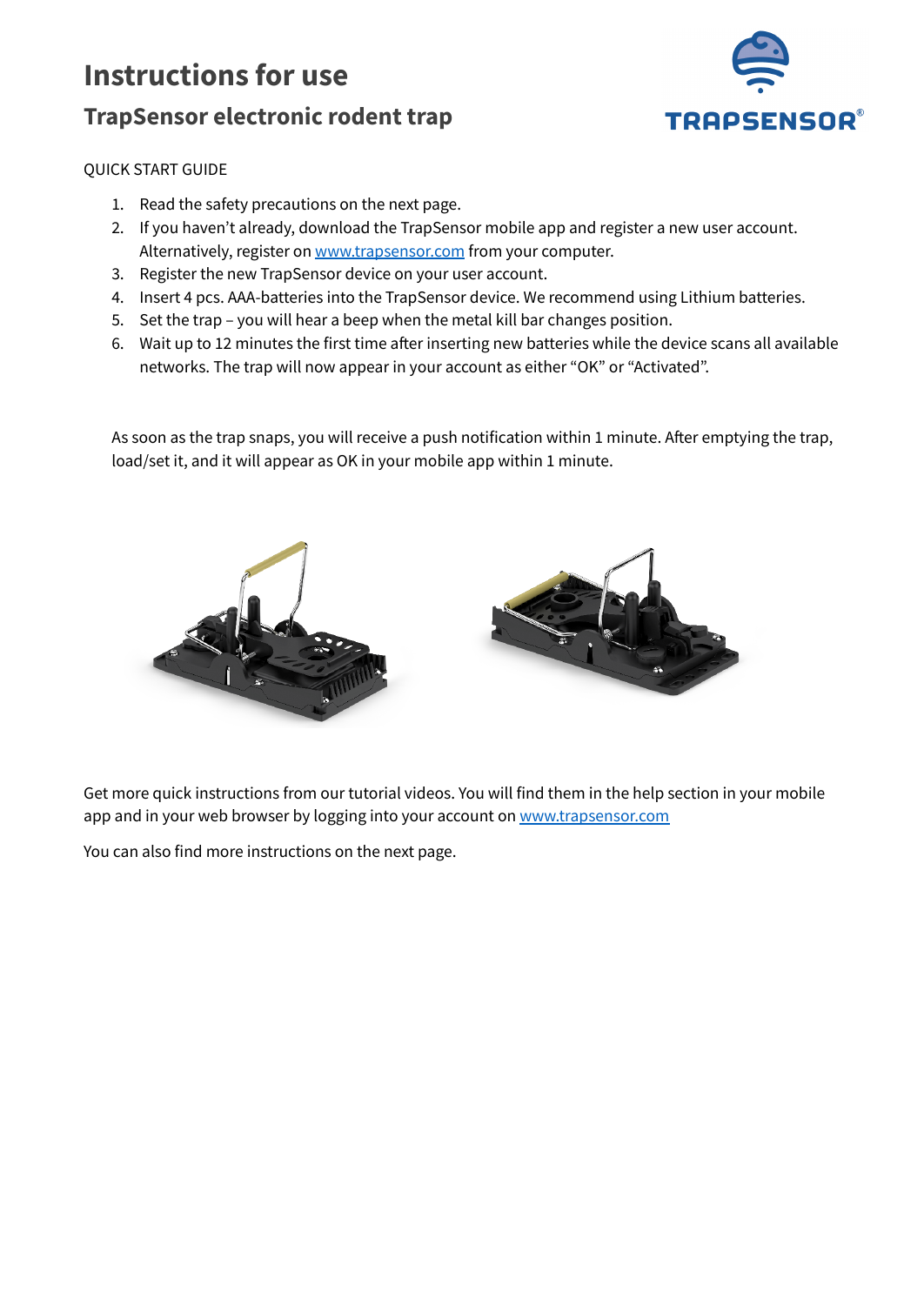## **SAFETY PRECAUTIONS – READ BEFORE USE**

- Never let the trap "dryfire" when testing it. In order to protect the trap mechanics from damage, the metal bar should always hit onto something soft, e.g. a thick cloth.



- Never leave the trap loaded in a place where children or pets can release it.
- This device is only for outdoor use and is not intended to be used inside a metal bait station.

## **1 PREPARATION AND REGISTRATION**

- Sign up as a user either by downloading the TrapSensor mobile app or by visiting www.trapsensor.com. After registration, you will receive an email with an activation link that must be clicked before logging in.
- Log in with your username and register your new device to your profile. The 5 digit serial number is located on the bottom of the trap.
- Always use Lithium batteries for a better user experience.

## **2 USING THE TRAP**

- Ensure that the plastic screw plug is screwed on tightly in order to prevent moisture from entering the trap.
- Load the trap by pulling the metal bar back with both hands until it clicks. When the trap is loaded, a magnet on the lever will activate a sensor inside the trap, and you will hear a long beep.
- The trap will now automatically connect to the TrapSensor system, and after 20-60 seconds it will give off two long beeps. The trap has now sent an "OK" signal to the server, and you will see this in your *Trap Overview* in your mobile app or in your web browser. In the Trap Overview, the trap will appear as "OK" if the trap is loaded. If you have registered several traps, they will all appear in the Trap Overview with their individual status. The first time after inserting new batteries, it can take up to 12 minutes for the trap to update its status on your account.
- When the trap shuts, the system will register this after 20-60 seconds. Test the system a number of times before setting your trap. When the trap is released, you should hear two long beeps and receive an alarm message within 60 seconds. You can also see the trap status on your mobile app or in the web app. Wait for a message before loading the trap again. In your trap overview you can see if the trap has detected a rodent or no catch.
- When the trap is ON, it will send daily (or weekly) status-messages to the system. If you have several traps registered on your profile, they will all send this status-message to the system at the same time. In your user interface (mobile app or web browser), you can set up when the system should report this status, and also how and where messages should be sent. Read more in the "*User interface*" section below.
- The webserver automatically monitors the status-messages from the traps. If a trap does not deliver a status-message at the expected time, the system will send you a warning, and you will be able to see this warning and status in your Trap Overview.

## **3 WHEN THE TRAP SHUTS**

After visiting your released trap, simply load the trap again. The trap will now report an "OK" status to your profile, and you will be able to see this status in your user interface after 20-60 seconds. If you do not load the trap again, the system will send you a reminder after 12 hours that the trap has not yet been checked. In the section below you can read how to register what you have caught.

## **4 THE MOBILE APP USER INTERFACE**

This section covers the basic functions of the user interface.

#### **o Traps & Groups**

Here you will find a list of all registered traps along with their current status. You can also find groups of traps which you have arranged yourself or Groups which have been shared with you by other users. Inside each group you can find statistical data about the activity in the traps belonging to that group.

#### **o Trap History**

By clicking on a trap from the list inside a Group, you can see a historical list of reports sent from the trap. Next to each report you will find the battery level and signal strength at the time of the report. In cases where the trap was released, you can register what the trap caught by clicking on the event, and then clicking "Register new catch". The registration is stored in a database and can be exported at any time (this function only works in the web browser). Click on a Group where this trap is a member in order to see the statistics.

#### **o Groups**

Each trap can be assigned to several groups. For example, a group can contain all traps located in one certain region, and at the same time, each trap in the region can also belong to other groups, e.g. one group per customer in the region. From the menu item "Traps & Groups" you can create a new group. After clicking on a group, navigate to "Group Settings", then select which traps should belong to the group.

#### **o Users**

You can connect to other users and thereby share your groups with them, as well as they can share their groups with you. This is normally done between technicians within a company. A shared group will appear in your list of Traps & Groups. When inviting another user to see your traps, you must select a "Role" for the user:

> Alert House ApS • Carl Jacobsens Vej 16, opg.6, 4. sal • DK-2500 Valby Phone +45-21954858 • info@trapsensor.com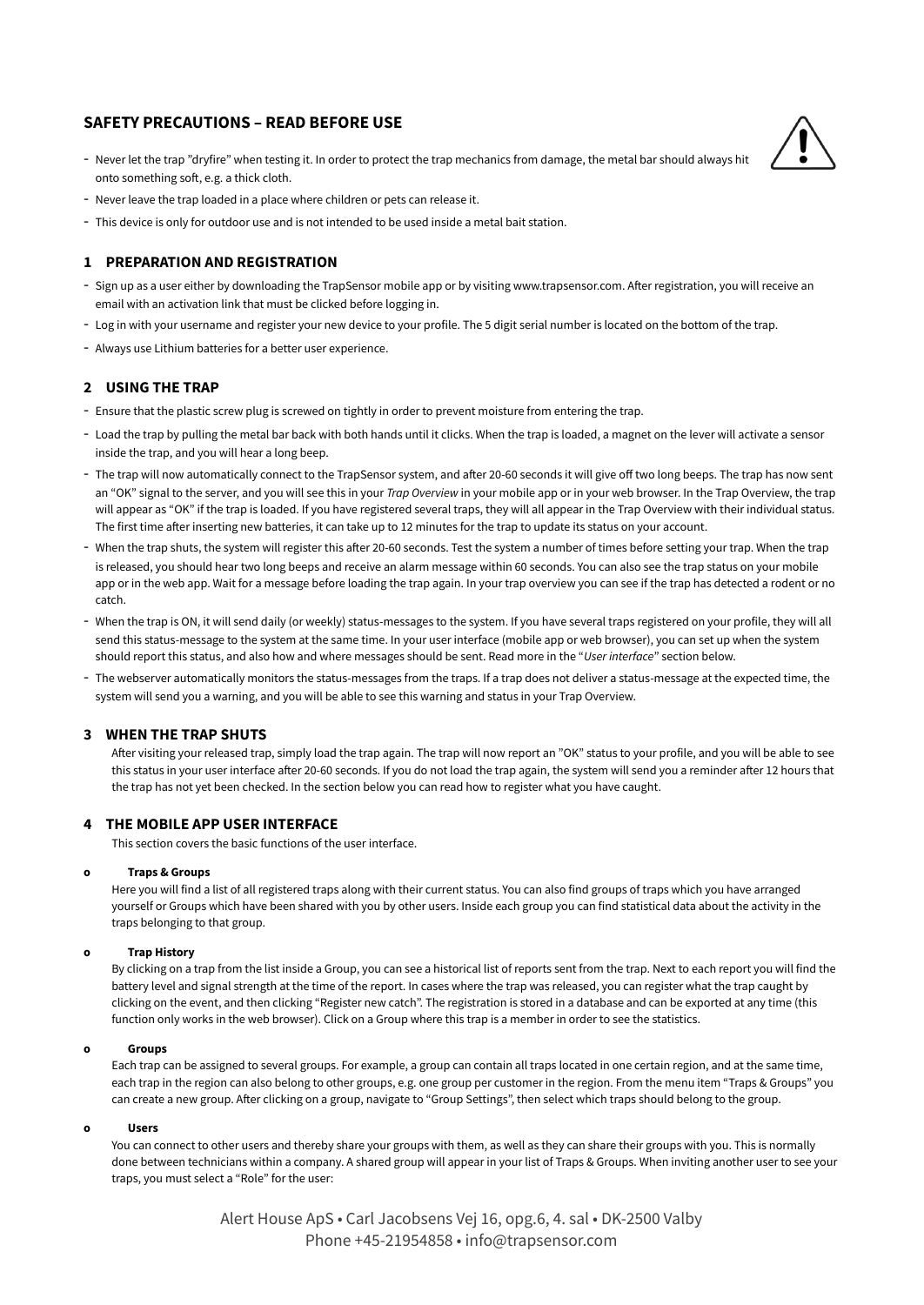- *Technician*: A user with this level can only see groups which are specifically assigned to the user. The user will receive alarms from traps in groups that you have allowed him/her to see. In order to manage the list of groups assigned to a certain Technician, click on a user, then click on "Groups" and select the groups that you wish to share with this user.
- Administrator: A user with this level can see all your groups.

#### **o Settings**

Click the menu button "Settings". Here you can add or delete email addresses and telephone numbers which should receive reports about the trap status. You can choose one of the following options for reports:

- Only alarm/alert notifications. With this setting you will only receive a message if the trap shuts or if a trap does not report as expected (e.g. due to low battery).
- One status report per day plus an immediate notification on alerts. With this setting you will receive one report (email and/or SMS) with a collected status of all traps. You will also receive an immediate notification in case of an alarm or if the trap does not report as expected.
- Two status reports per day plus an immediate notification on alerts. Same as the previous setting, only with two status reports per day.
- ON/OFF all notifications. With this button you can easily switch on/off all notifications. If you switch it off, you will never receive emails or SMS from the system. You may still control the module status by logging into your profile.

#### *Wake up*

Here you can configure at which time your traps should "wake up" and send an "I'm alive" message along with trap status. You can choose between the following settings:

- Set the time of the two daily "I'm alive" reports.
- Turn off one of the two daily "I'm alive" reports. Click the "ON/OFF" button.
- Let the trap send "I'm alive" reports with certain time interval (1-36 hours).

#### *Trap settings*

This settings is accessed by clicking on a trap in the trap overview. Here you can change the name of your trap or you can delete it from the trap overview. If you delete a trap, you will no longer receive status notifications from this trap. After deleting a trap, it can be re-registered.

#### *Account settings*

Here you can change password and email address that you use for logging into your user profile. You can also delete your profile from the TrapSensor system.

## **5 TROUBLESHOOTING**

There are three basic steps that should be followed if a device does not work as expected.

#### *Step 1*

- Activate the magnetic sensor by moving the metal bar all the way back into loaded position, and then release it all the way forward. You should hear a long beep during the movement. If you hear no sound, go to Step 2.
- Wait for one of the following signals from the trap (please wait up to several minutes):
	- Two long beeps: The trap connected to the server successfully everything is OK.
	- Three short beeps: The trap did not connect to the server.
	- Four short beeps: There was a problem with registration of the SIM card or with the antenna. If the trap is placed very close to metal material, this can cause such an error.

At the end of this section you can see all possible reasons for unsuccessful attempt to connect to the server.

#### *Step 2*

- Reset the device. This is done by placing a magnet on top of the screw plug (there is a sensor underneath it).
- Hold a magnet on the plug for three seconds, and the trap will give off a long beep. The device is now reset.
- Go to Step 1 and see if the device will connect to the server as expected.

## *Step 3*

- If the trap still gives off three short beeps (i.e. connection attempt failed), you may try to move the trap to a location where network reception is known to be good (e.g. a place where it has previously connected successfully) and try again.
- If the trap gives no sound when loading/unloading it, go to step 4.

#### *Step 4*

Unscrew the round plug from the trap, then insert a micro USB cable attached to a power source (e.g. a PC). A green LED should light up near the micro USB plug. The device is now powered by the cable, and the batteries will not be charged or used. This method allows you to make sure that the trap is powered without worrying about battery quality.

> Alert House ApS • Carl Jacobsens Vej 16, opg.6, 4. sal • DK-2500 Valby Phone +45-21954858 • info@trapsensor.com